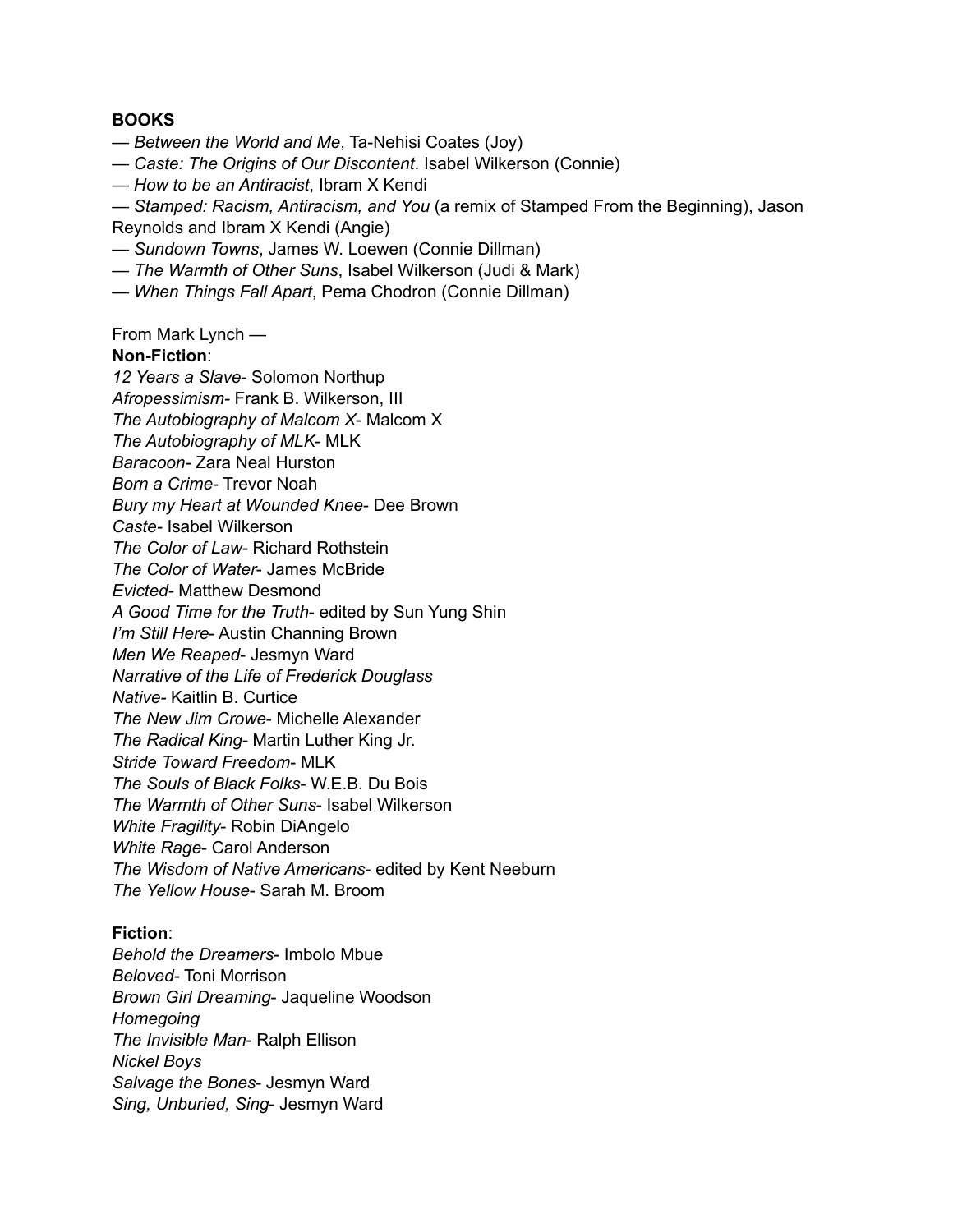*Sula-* Toni Morrison *The Round House*- Louise Eldrich *The Sell Out*- Paul Beatty *Their Eyes were Watching God*- Zoe's Neal Hurston *There There*- Tommy Orange *The Water Dancer The Twelve Tribes of Hattie*- Ayana Mathis *Where the Line Bleeds-* Jesmyn Ward

Betty Brickson, a childhood friend of Judi Ryan's and a member of her county's Equlty, Diversity & Inclusion Council in Portland, Oregon recommended:

*— How to be an Anti-Racist* (Ibram Kendi)

*— So You Want to Talk About Race* (Ijeoma Olu)

*— The Warmth of Other Suns* (Isabelle Wilkerson) her highest recommended read, which explains much about racial disparities in the Midwest and everywhere.

*— The New Jim Crow* (Michele Alexander) - my friend Betty calls this a "must read"

*— Post Traumatic Slave Syndrome* (Joy Degruy Leary) - - a really interesting exploration of Black generational trauma

*— Becoming Ms. Burton* (Susan Burton & Cari Lynn) - a woman's prison story similar to *Just Mercy*

*— You Don't Have to Say You Love Me* (Sherman Alexie) - his painful memoir of growing up on an Indian reservation in Washington state

*— Evicted* (Mathew Desmond)

— *The Racial Healing Handbook: Practical Activities to Help You Challenge Privilege, Confront Systemic Racism, and Engage in Collective Healing* (The Social Justice Handbook Series) Paperback – August 1, 2019 by Anneliese A. Singh PhD LPC

# **INTERNET RESOURCES & ARTICLES**

— St. Luke's Becoming Anti-Racist resources <https://www.stlukesumc.com/antiracist/>

— article regarding white affinity groups from 2009

<https://www.racialequitytools.org/resourcefiles/whiteaffinitygroup.pdf>

— concrete actions white people can take to fight racial injustice (from Terri Jump) [https://www.huffpost.com/entry/white-people-concrete-actions-fight-racial](https://www.huffpost.com/entry/white-people-concrete-actions-fight-racial-injustice_n_5f04c859c5b6480493c8218c)[injustice\\_n\\_5f04c859c5b6480493c8218c](https://www.huffpost.com/entry/white-people-concrete-actions-fight-racial-injustice_n_5f04c859c5b6480493c8218c)

— Mark Lynch suggested a new sports show with justice implications: [https://espnpressroom.com/us/press-releases/2020/06/espn-radio-the-undefeated-present-the](https://espnpressroom.com/us/press-releases/2020/06/espn-radio-the-undefeated-present-the-intersection-a-weekly-two-hour-show-continuing-the-conversation-on-social-justice-sports/)[intersection-a-weekly-two-hour-show-continuing-the-conversation-on-social-justice-sports/](https://espnpressroom.com/us/press-releases/2020/06/espn-radio-the-undefeated-present-the-intersection-a-weekly-two-hour-show-continuing-the-conversation-on-social-justice-sports/)

— "Co-Creating a New America: Getting Beyond Racism by Remaking Religion." [https://omegacenter.info/co-creating-a-new-america-getting-beyond-racism-by-remaking](https://omegacenter.info/co-creating-a-new-america-getting-beyond-racism-by-remaking-religion/)[religion/](https://omegacenter.info/co-creating-a-new-america-getting-beyond-racism-by-remaking-religion/)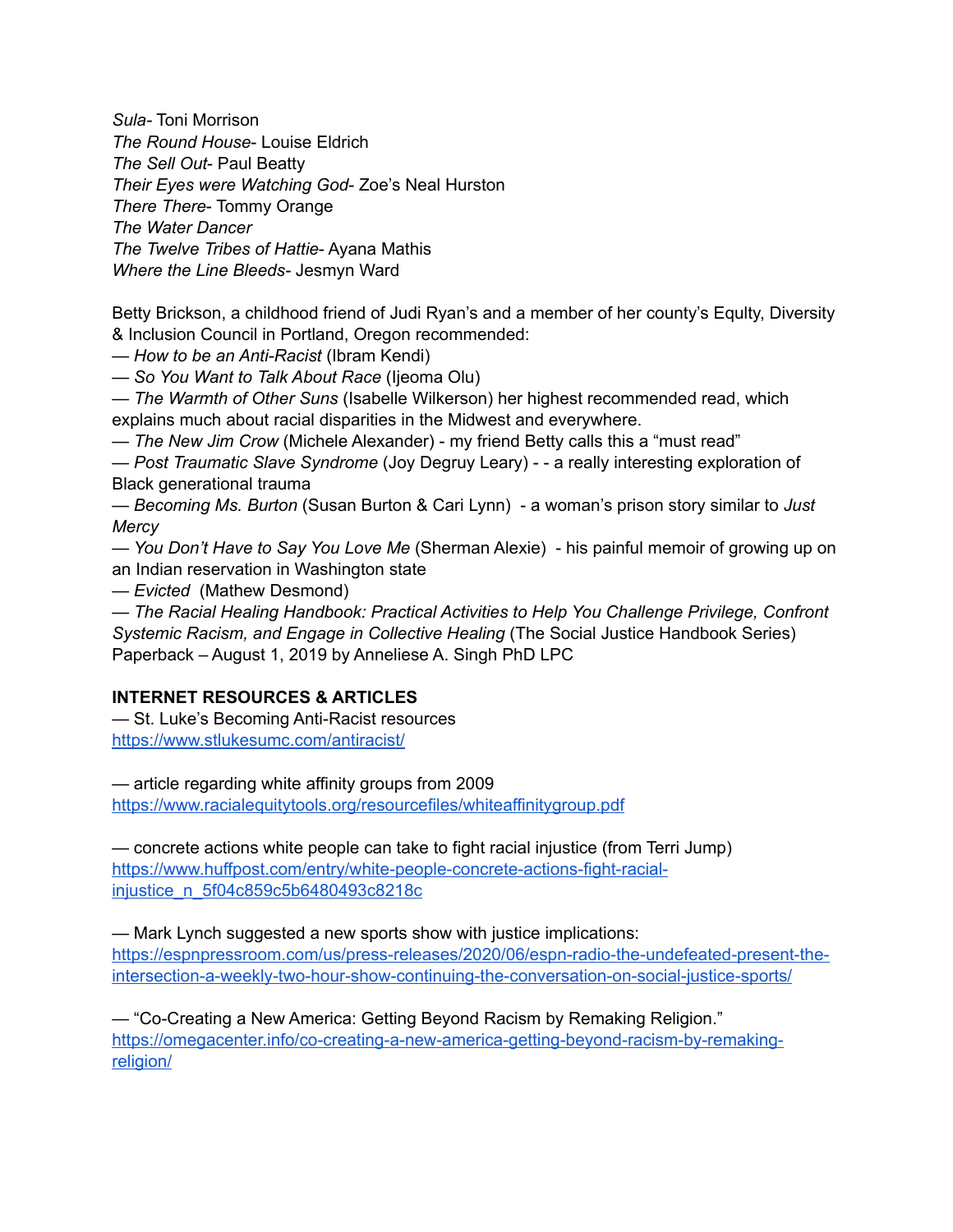- Q&A with author Isabel Walker about her book Caste - https://www.csmonitor.com/Books/ [Author-Q-As/2020/0819/Does-America-have-a-caste-system-Isabel-Wilkerson-explains](https://www.csmonitor.com/Books/Author-Q-As/2020/0819/Does-America-have-a-caste-system-Isabel-Wilkerson-explains)

— All lives matter resource: Former St Luke's pastor's blog for July 23, 2020 "Whose Lives Matter"

<http://randomowen.blogspot.com/>

— Why we must not look away in the current crisis <https://baptistnews.com/article/why-we-must-not-look-away-in-the-current-crisis/>

— David Owen's blog on John Lewis <http://randomowen.blogspot.com/>

— Anti-Bias Resource Handout

[http://www.indianaevaluation.org/resources/Documents/Event%20Resources/](http://www.indianaevaluation.org/resources/Documents/Event%2520Resources/Cox%2520Habit%2520Bias%2520Intervention_Review.pdf) [Cox%20Habit%20Bias%20Intervention\\_Review.pdf](http://www.indianaevaluation.org/resources/Documents/Event%2520Resources/Cox%2520Habit%2520Bias%2520Intervention_Review.pdf)

— This is a powerful "confession" about race, forgiveness and reconciliation from a South African.

[https://podcasts.apple.com/us/podcast/the-confessional-with-nadia-bolz-weber/id1502171248?](https://podcasts.apple.com/us/podcast/the-confessional-with-nadia-bolz-weber/id1502171248?i=1000487053257) [i=1000487053257](https://podcasts.apple.com/us/podcast/the-confessional-with-nadia-bolz-weber/id1502171248?i=1000487053257)

— campaign that aims to boost the profile of Indy's Black-owned businesses The second phase aims is to get corporate allies to pivot from statements of support to being "accomplices" for positive change.

[https://www.indystar.com/story/money/2020/07/06/indy-black-businesses-matter-campaign](https://www.indystar.com/story/money/2020/07/06/indy-black-businesses-matter-campaign-unveiled-boost-awareness/3278145001/)[unveiled-boost-awareness/3278145001/](https://www.indystar.com/story/money/2020/07/06/indy-black-businesses-matter-campaign-unveiled-boost-awareness/3278145001/)

— Interesting Smithsonian Magazine article on racism in the North. [https://www.smithsonianmag.com/smithsonian-institution/how-myth-liberal-north-erases-long](https://www.smithsonianmag.com/smithsonian-institution/how-myth-liberal-north-erases-long-history-white-violence-180975661/?fbclid=IwAR1M6yHbAVxMSNyTSwNZEVB5Wge7jTN9VTeXD6kpDXQfXlJKw4dSqpByWBs)[history-white-violence-180975661/?](https://www.smithsonianmag.com/smithsonian-institution/how-myth-liberal-north-erases-long-history-white-violence-180975661/?fbclid=IwAR1M6yHbAVxMSNyTSwNZEVB5Wge7jTN9VTeXD6kpDXQfXlJKw4dSqpByWBs) [fbclid=IwAR1M6yHbAVxMSNyTSwNZEVB5Wge7jTN9VTeXD6kpDXQfXlJKw4dSqpByWBs](https://www.smithsonianmag.com/smithsonian-institution/how-myth-liberal-north-erases-long-history-white-violence-180975661/?fbclid=IwAR1M6yHbAVxMSNyTSwNZEVB5Wge7jTN9VTeXD6kpDXQfXlJKw4dSqpByWBs)

— Racial Equity Tools

<https://www.racialequitytools.org/home>

(Information and a great list of tools, case studies and other resources for organizations that seek to transform their policies, procedures, practices, culture and relationships to be racially equitable and inclusive. Some resources describe stages of organizations' experience through this long-term process; others provide tools to use in working toward this goal, and a few organizations share their story of becoming more racially equitable.)

Racial equity tools for organizational change -

<https://www.racialequitytools.org/act/strategies/organizational-change-processes>

— Ten Simple Things You Can Do to Improve Race Relations ©by Charles A. Gallagher <http://www.introsoc.com/documents/tenthings.pdf>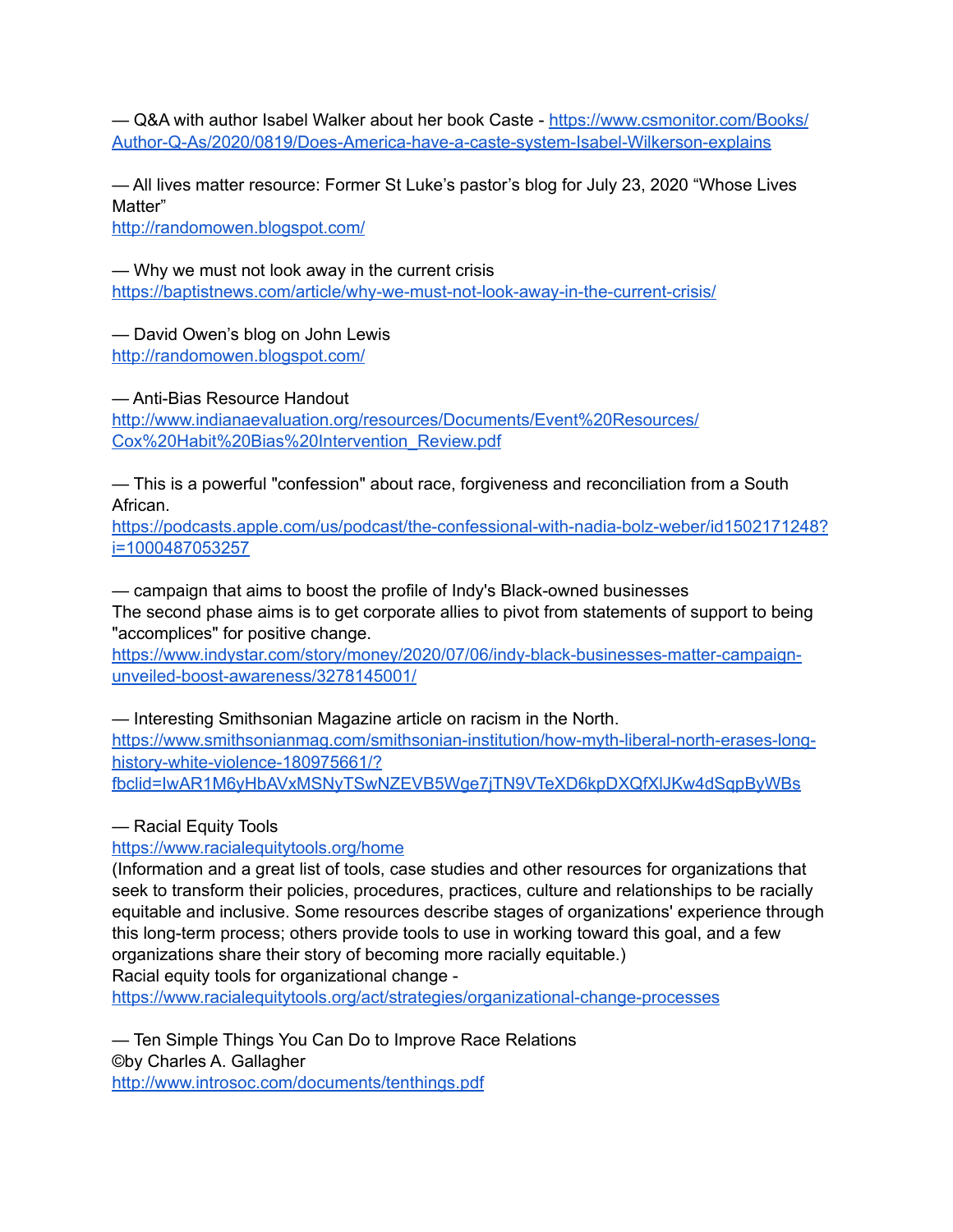— Indy Black Businesses Matter: Campaign unveiled to boost awareness [https://www.indystar.com/story/money/2020/07/06/indy-black-businesses-matter-campaign](https://www.indystar.com/story/money/2020/07/06/indy-black-businesses-matter-campaign-unveiled-boost-awareness/3278145001/)[unveiled-boost-awareness/3278145001/](https://www.indystar.com/story/money/2020/07/06/indy-black-businesses-matter-campaign-unveiled-boost-awareness/3278145001/)

— Black History Boot Camp (shared by Angie)

A "walking podcast" called Black History Bootcamp, The Prayer Edition. We will seek God's face before we launch our new global agenda to increase the life expectancy of Black women by 10 years in 10 years. All are welcome.

<https://www.blackhistorybootcamp.com>

# **FILMS AND VIDEO RESOURCES**

— 10 "must watch" black history documentaries <http://www.pbs.org/black-culture/explore/10-black-history-documentaries-to-watch/>

— Many Rivers to Cross (series available on Amazon Prime) <https://www.amazon.com/African-Americans-Many-Rivers-Cross/dp/B00G9U4DDA>

— Racism in America - Explore films and new specials focused on race <https://www.pbs.org/articles/2020/06/racism-in-america/>

— Mohammad Ali soliloquy on the word Black that Pastor Terry referenced: <https://youtu.be/ejQj1CfOR1w>

— One Tribe by the Black Eyed Peas <https://youtu.be/M5C6c5S0ft0>

— One Love by Bob Marley <https://youtu.be/vdB-8eLEW8g>

Highly rated and available on Amazon Prime: Many Rivers to Cross (4.3 of 5 stars) I am Not Your Negro (4.7 of 5 stars) The African Americans: Many Rivers to Cross (4.8 of 5 stars) "America's Untold Journey" 450 Years of the African American Experience (5 of 5 stars) A History of Black Achievement in America (4.2 of 5 stars) Black History Activators ( *A search of Black History Documentaries and Black History Movies will bring up other resources on Amazon Prime*

## **TRAINING OPPORTUNITIES**

— St. Luke's webinar on Become An Anti-Racist Community <https://vimeo.com/457846511>

— Framing issues with a racial equity lens offers six modules for organizations to work with. By working with art, film clips, and other activities, participants will learn the importance of framing an issue with a racial equity lens and be able to practice it. <https://www.racialequitytools.org/module/framing-issues-with-a-racial-equity-lens>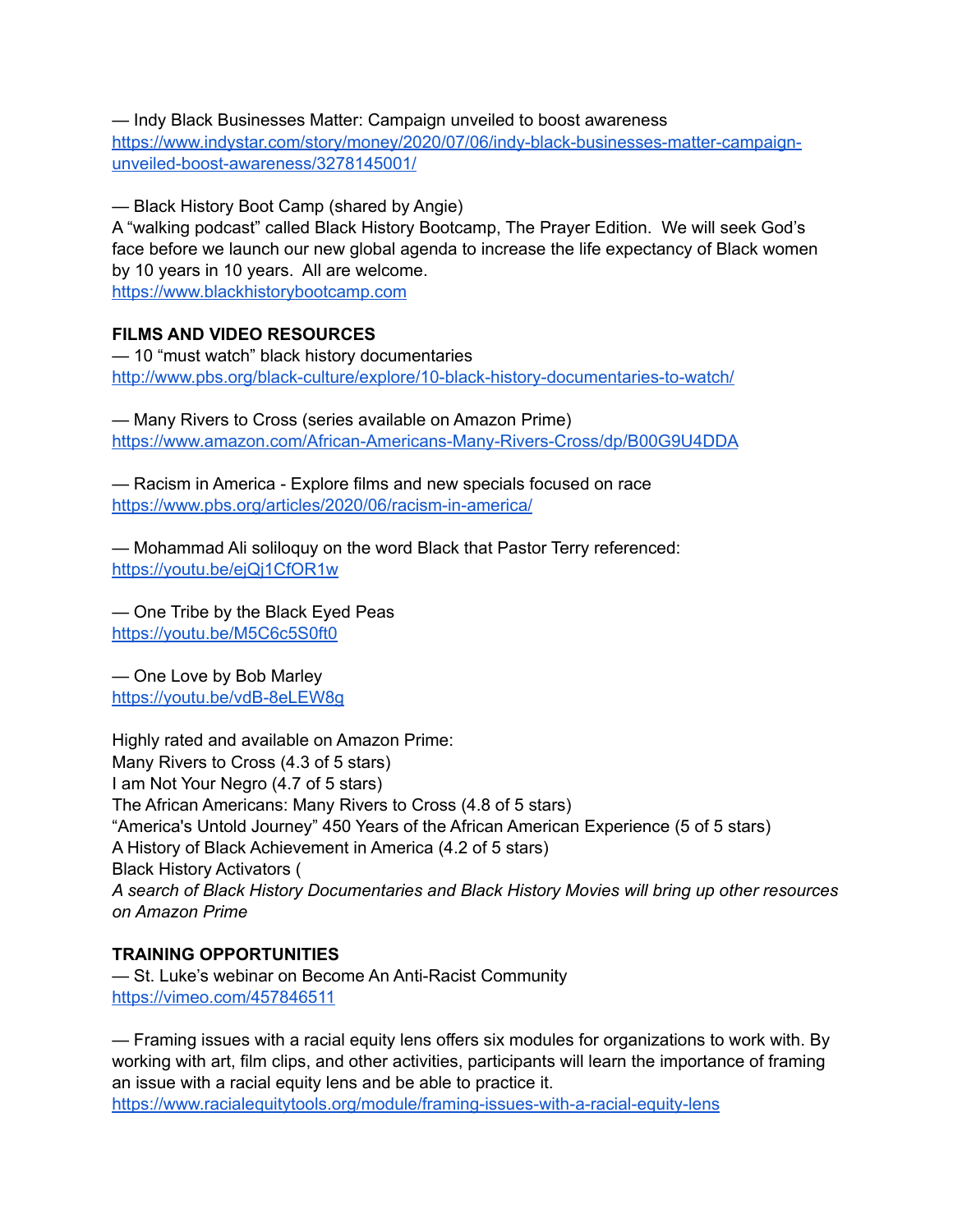# **BLACK-OWNED BUSINESSES**

— # 1 directory for black owned businesses: <https://www.indyblackowned.com/indianapolis-black-owned-directory>

Indy Black Chamber of Commerce <https://indybcc.org>

Website created to find black owned businesses in Indy <https://fox59.com/news/website-created-to-find-black-owned-businesses-in-indianapolis/>

Black restaurants <https://www.visitindy.com/indianapolis-black-restaurants>

Black owned Indy food businesses to support <https://eatheremedia.com/2020/06/01/black-owned-indy-food-businesses-to-support-right-now/>

Barbara Poore shared: Groundwork Indy - a not for profit organization that employs black young people to do landscaping work. Darren's contact info is Darren Boyd (317) 508-8691. His email is [darren@groundworkindy.org](mailto:darren@groundworkindy.org)

A Steinmeier neighbor of Judi's shared this on the neighborhood Facebook page: Scott Dentistry, a black family owned and operated dentistry business offering all dental services including orthodontics. Dr. Leonard Scott, his daughter Dr. Lynna Scott, and granddaughter Dr. Brooke Scott.<http://www.docscott.com/>

# **NON-PROFITS WORKING WITH PEOPLE OF COLOR**

- The Ross foundation run by Derris Ross
- The Journey- youth leadership fellowship program
- Recycleforce by Gregg Kessling
- Uniteindy led by Jim and Nancy Cotterill [\(https://www.youtube.com/watch?v=5rkEUqWL-](https://www.youtube.com/watch?v=5rkEUqWL-LQ&t=4s)[LQ&t=4s](https://www.youtube.com/watch?v=5rkEUqWL-LQ&t=4s)

## **Some quotes to ponder**

"Let us discard all this quibbling about this man and the other man—this race and that race and the other race being inferior... Let us discard all these things, and unite as one people throughout this land, until we shall once more stand up declaring that all men are created equal." ― Abraham Lincoln

"I have a dream that my children will one day live in a nation where they will not be judged by the color of their skin but by the content of their character." - Martin Luther King, Jr.

"You are a light. You are the light. Never let anyone—any person or any force—dampen, dim or diminish your light. Study the path of others to make your way easier and more abundant. Lean toward the whispers of your own heart, discover the universal truth, and follow its dictates. […]